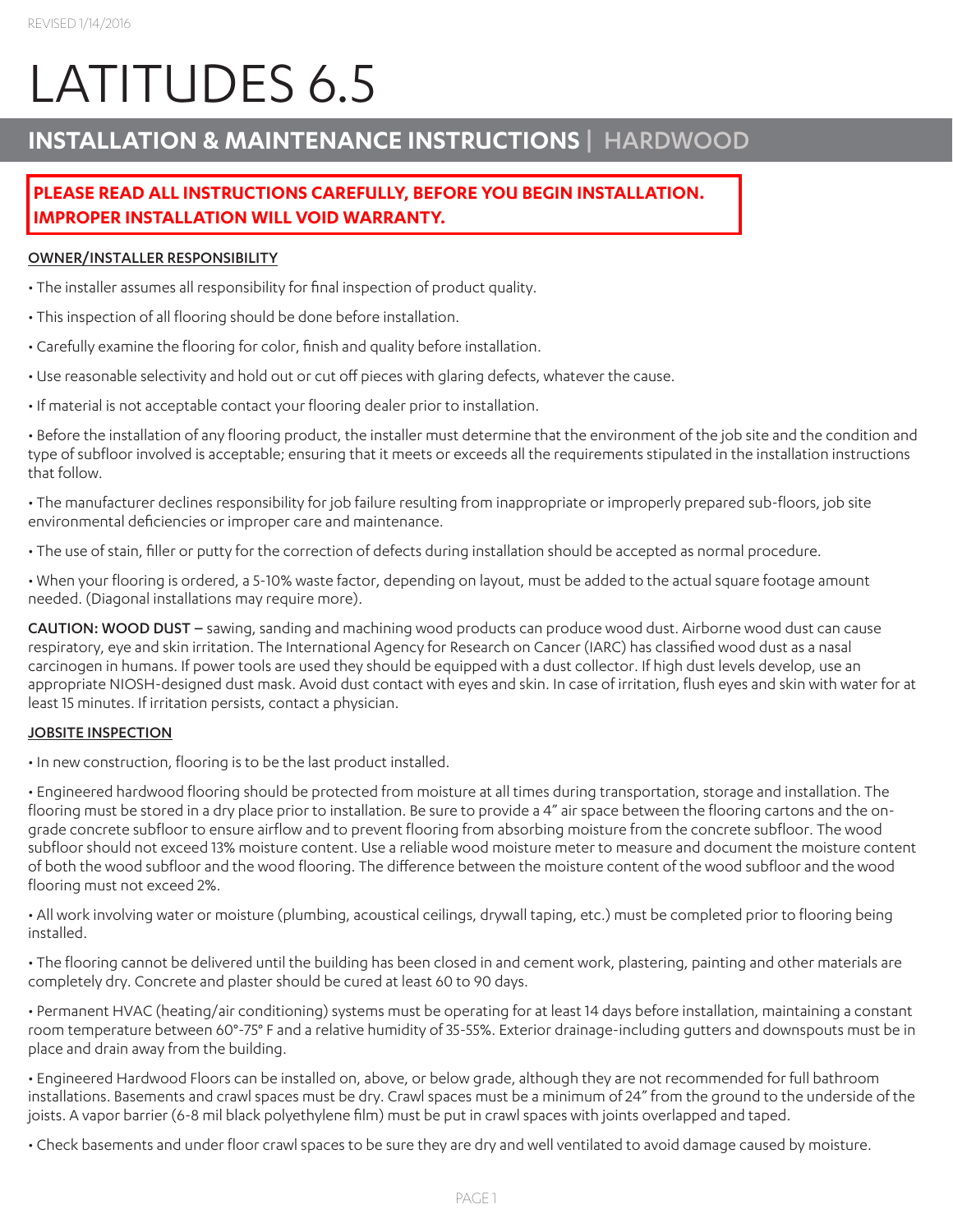• Hardwood flooring should be acclimated to the environment in which it is expected to perform. Open cartons without removing the flooring and allow the flooring to acclimate to live-in, jobsite conditions prior to installation.

• Controlling wood moisture content is critical for success. Acclimate the new flooring inside the home in consistent indoor temperatures of 60°-75° F and indoor humidity levels of 30%-50% for approximately 72 hours or until the difference between the moisture of the wood subfloor and wood flooring does not exceed 2%. Continue to acclimate the flooring until you meet these requirements. The length of the acclimation time is not the determining factor. The goal of acclimation is to reach a balance between the core of the new flooring with its surroundings before assembly, fastening or installation. Acclimation is the responsibility of those overseeing the project. Not following the above recommendations can negatively impact board performance and can result in excessive movement, squeaks, board gapping, board-edge cupping, finish and other related issues.

Note: The relative humidity of any room can be checked with a hygrometer.

Note on bowing: The boards may be slightly concave or convex when removed from the carton. Once they are properly installed they will lay flat.

#### SUBFLOOR MOISTURE

• Check the moisture content of both the sub-floor and the hardwood flooring with quality calibrated pin moisture. Wood sub-floor must not exceed 2% moisture content difference between acclimated hardwood flooring and sub-floor. If sub-floor exceeds this amount, the source of the moisture needs to be located and eliminated before installation.

#### SUBFLOOR FLATNESS & INTEGRITY

• Wood floors must be flat, clean, dry, structurally sound, free of squeaks and free of protruding fasteners.

• For installations using mechanical fasteners of 1-1/2" and longer, the subfloor should be flat to within 1/4" in 10 feet or 3/16" in 6 feet radius.

• For glue-down installations and installations using mechanical fasteners of less than 1-1/2", the subfloor should be flat to within 3/16" in 10 feet or 1/8" in 6 feet radius.

• If peaks or valleys in the subfloor exceed the tolerances specified above, sand down the high spots and fill the low spots with a leveling compound or other material approved for use under wood flooring. However, it is the builder's or general contractor's responsibility to provide the wood-flooring contractor with a subfloor that is with the tolerances listed above.

#### ACCEPTABLE SUBFLOORS

Floating Installation: can be installed over any sound, flat structural surface meeting or exceeding building codes.

#### Nail/Staple-Down or Glue-Down Installation:

• Minimum: APA Approved 5/8" (15mm) CDX Grade Plywood; minimum 40 lb. density

• Preferred: 3/4" (19mm) CDX Grade Plywood or 3/4" (23/32") OSB Underlayment Grade (PS2 Rated) on 16" center floor joists properly nailed

- Existing wood floors (installed perpendicular to new floor)
- Resilient Tile or Vinyl

• Nailing over concrete: Must have a minimum of 3/4" plywood installed as a screed/sleeper system with a minimum of 6 mil polyethylene film vapor barrier secured to the slab. All concrete subfloors should be tested for moisture content

#### WARNING: Not radiant heat approved.

• Using improper adapters and pressure settings can cause severe damage to the flooring while using a nail/staple-down installation. Using the correct adapter and pressure will set the nail/staple correctly in the tongue. It is vital that the tool is adjusted properly so the nails/staples/cleats are being positioned at the proper angle. Air pressures set too high can cause damage to the tongue, putting blisters on the face of the flooring and malting it difficult to install adjoining boards. A good test is to set the pressure initially at 70 PSI and adjust it until the staple properly sets in the tongue.

• The manufacturer is not responsible for damage caused by mechanical fasteners. If you need to remove a nail/staple/cleat that has gone in crooked, do not pull straight up from the tongue. This will damage the surface of the board. Instead, pull out the staple from the tongue at the front of the board with all pressure from the hammer's head directed into the subfloor.

| Concrete Slab     | Ceramic, Terrazzo, Marnie, or Slate                   |
|-------------------|-------------------------------------------------------|
| Acoustic Concrete | Resilient Sheet Vinyl or Tile - one layer well bonded |
| Cork (acoustic)   | Metal                                                 |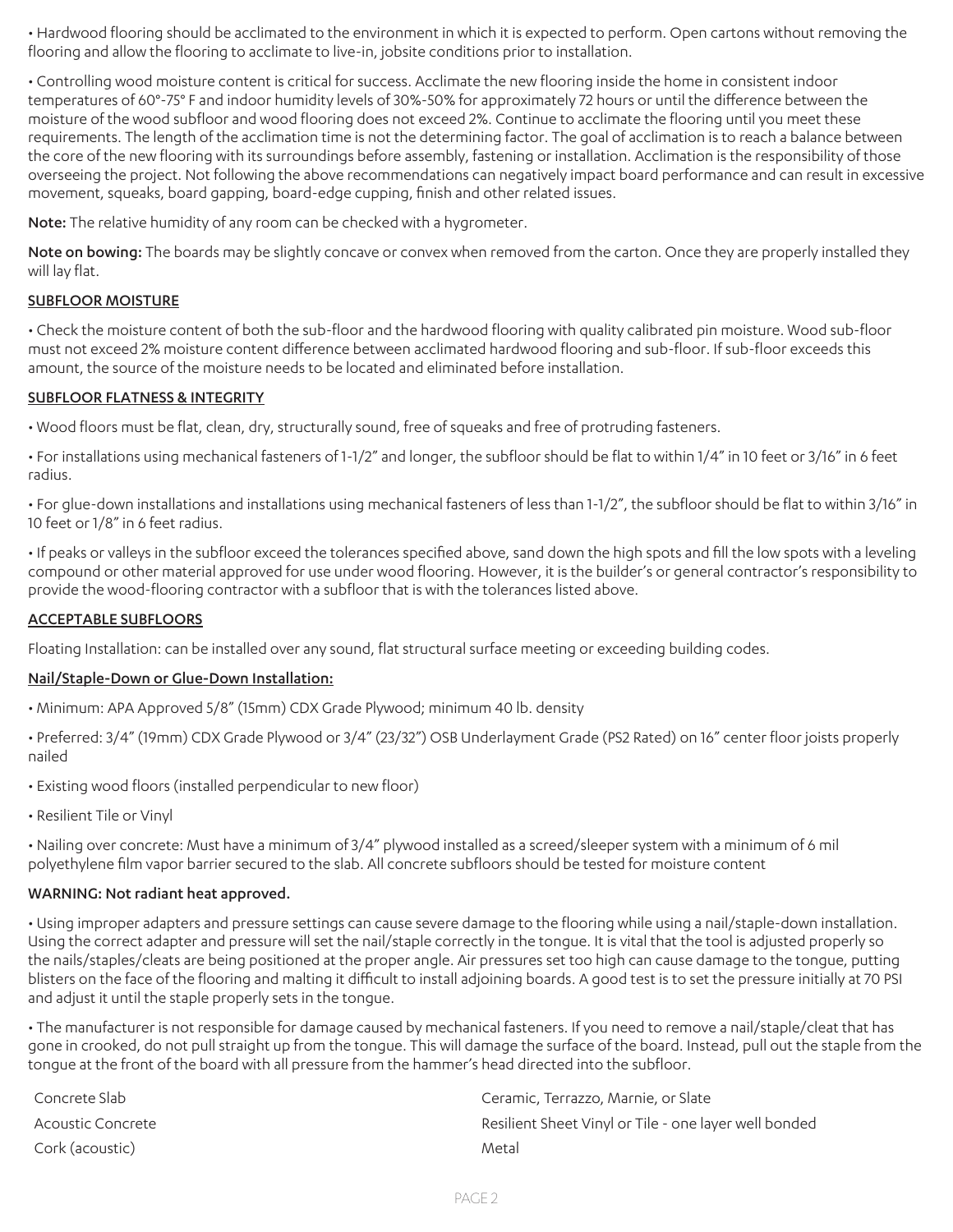#### FLOAT-IN INSTALLATION TOOLS NEEDED

| <b>Broom</b>           | Pencil                            |
|------------------------|-----------------------------------|
| Terry Cloths           | Tape Measure                      |
| Moisture Meter         | Safety Equipment (goggles, masks) |
| Circular or Hand Saw   | Miter or Table Saw                |
| Hand/Jamb Saw          | Chalk Line and Chalk              |
| Hammer                 | Rubber Mallet (light colored)     |
| Nail Punch             | Finish Nails                      |
| Pry/Pull Bar           | Tapping Block                     |
| Utility Knife          | Floating Floor Foam Underlayment  |
| 3M-Blue Painter's Tape | Hardwood Floor Cleaner            |

#### NAIL/STAPLE INSTALLATION TOOLS NEEDED

| Broom                                                                    | Pencil                            |
|--------------------------------------------------------------------------|-----------------------------------|
| Terry Cloths                                                             | Tape Measure                      |
| Moisture Meter                                                           | Safety Equipment (goggles, masks) |
| Circular or Hand Saw                                                     | Miter or Table Saw                |
| Hand/Jamb Saw                                                            | Chalk Line and Chalk              |
| Hammer                                                                   | Rubber Mallet (light colored)     |
| Pneumatic Brad Nailer with 1" brads or drill bit 4d-6d screw shank nails | 15lb asphalt saturated felt       |
| Nail Punch                                                               | Duct Tape                         |
| Pry/Pull Bar                                                             | Glue Coated Staples               |
| Stapling Machine                                                         | Utility Knife                     |
| 6 mil polyethylene film                                                  | Hardwood Floor Cleaner            |

#### GLUE-DOWN INSTALLATION TOOLS NEEDED

| Broom                  | Pencil                            |
|------------------------|-----------------------------------|
| Terry Cloths           | Tape Measure                      |
| Moisture Meter         | Safety Equipment (goggles, masks) |
| Circular or Hand Saw   | Miter or Table Saw                |
| Hand/Jamb Saw          | Chalk Line and Chalk              |
| Hammer                 | Rubber Mallet (light colored)     |
| Nail Punch             | Finish Nails                      |
| Pry/Pull Bar           | Trowel                            |
| 3M-Blue Painter's Tape | Hardwood Floor Cleaner            |

#### **GENERAL TIPS**

• Open 4 to 5 separate cartons at one time and mix the pieces to maximize the color and shade variations.

• Install the product parallel to the longest wall to provide the most appealing visual effect.

• Distribute lengths, avoiding "H" patterns and other discernible patterns in adjacent runs. Stagger end joints of boards row to row a minimum of 10" for planks wider than 5" for better visual effects and structural stability on mechanically fastened installation.

• Allowing for a 1/2" minimum expansion gap around all vertical obstructions is CRITICAL! Wood expands and contracts with changes in humidity. Wood will buckle and/or cup if an adequate expansion space is not allowed for. ALWAYS allow for expansion space when making cuts around or beside vertical objects (i.e. walls, pipes, etc.).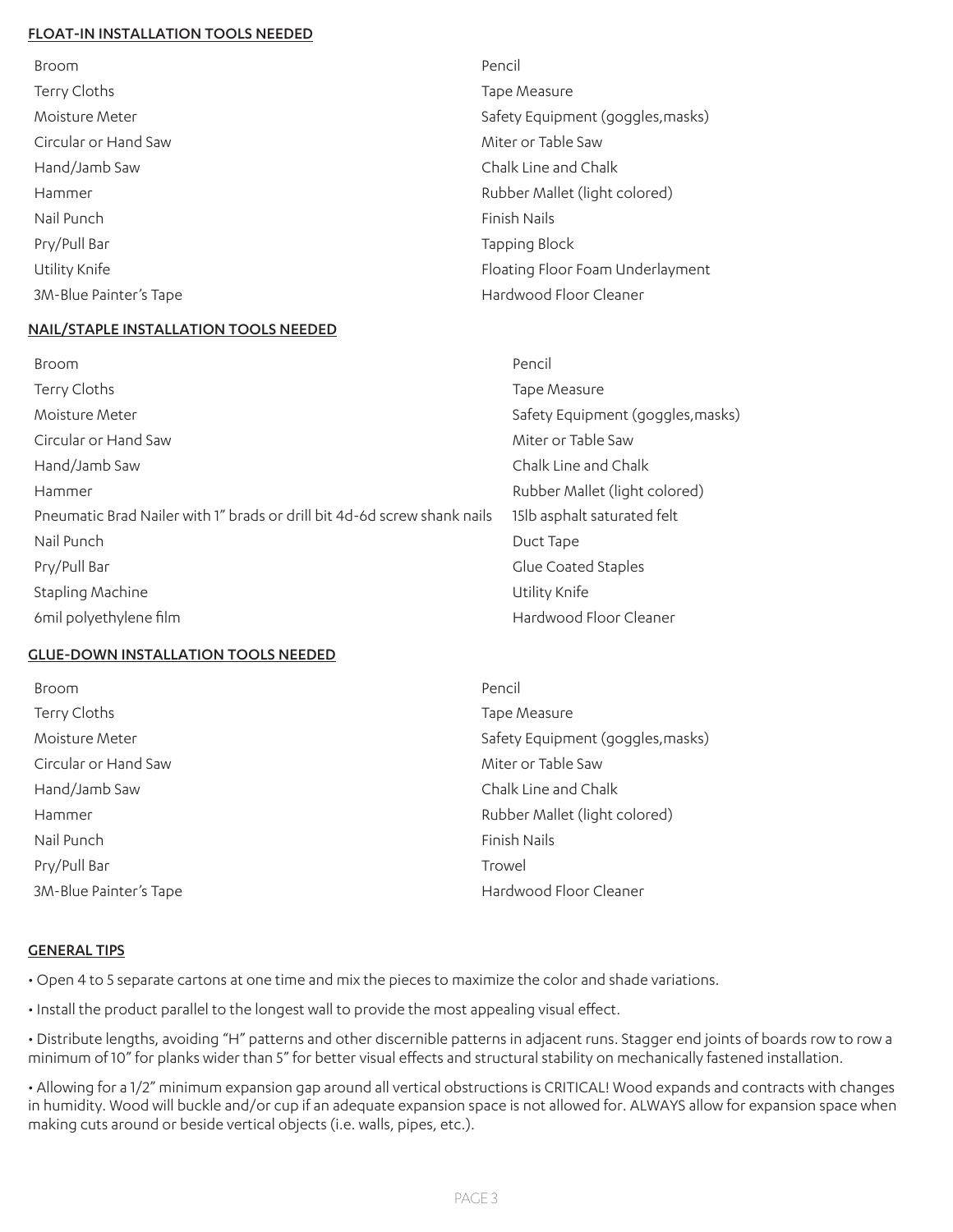#### DOORWAY/WALL PREPARATION

• Undercut or notch-out door casings 1/16" higher than the thickness of the floor being installed.

• Remove existing base and shoe molding on wall as well as doorway thresholds. These can be reapplied after the installation is complete.

# ESTABLISH A STARTING POINT: FLOATING, NAIL/STAPLE-DOWN AND GLUE-DOWN INSTALLATION

An exterior wall is usually the straightest and best reference line to start the installation from. If possible, the direction of the flooring being installed should be at right angles to the floor joists. Establish a starting line by leaving a minimum 1/2" expansion gap around all vertical obstructions. In at LEAST 2 places, measure out equal distances from the starting wall. It is recommended to measure 3-1/8" out from the starting wall and 12" - 18" in from the comers. Mark these points and snap a working chalk line parallel to the starting wall allowing the required expansion space between the starting wall and the edge of the first row of flooring. Plan the floor layout (widthwise) so you don't have to rip the last row NARROWER than 1". You may have to rip the FIRST row to ensure the LAST row is at LEAST l" wide.

# FLOAT-IN INSTALLATION GUIDE

#### INSTALLING FOAM UNDERLAYMENT

- Install your first row in the SAME direction you will be installing the hardwood flooring.
- Extend the underlayment a few inches up the wall on either side.
- Trim this excess underlayment off AFTER installing the hardwood, but BEFORE you install trim or moldings.
- If a non-adhesive underlayment (on the seams) is used, tape all seams together.

#### INSTALLING 6 MIL POLYETHYLENE FILM

- Install your first row in the SAME direction you will be installing the hardwood flooring.
- Extend the underlayment a few inches up the wall on either side.
- Trim this excess underlayment off AFTER installing the hardwood, but BEFORE you install trim or moldings.

• Overlap the 6 mil Polyethylene Films 18" and tape them together to form an adequate moisture barrier (if installing over a concrete subfloor).

#### INSTALLING THE FIRST ROWS

• Install the first 4 rows together initially, allowing them to dry before installing the rest of the floor. This will ensure that the remainder of the floor is straight while installing.

• Select your first board. Remember to take boards from multiple boxes while installing. Do not install 2 pieces from the same box in a row-mix the colors and shades while installing to get a more favorable overall look. Also, remember to stagger the end-joints of adjacent rows at least 6" to create a more appealing look for the floor.

• The groove of the boards should be facing the starting wall. Use the longest boards available for the starter row. Apply a continuous bead of adhesive to the groove on the end of the board. Products with the end tongue on the LEFT should be installed right to left; if on the RIGHT they should be installed left to right.

• Complete the first row. Remember to keep a 1/2" expansion space on all sides touching the wall. Install wedges all along the wall against your first row to maintain that expansion space while you're installing. AVOID installing any boards shorter than 16" in the first four rows.

• Use the pull/pry bar to install the last board in the row. Install wedges into the expansion space and tighten.

• Once boards are installed, wipe off glue squeeze-out immediately with a clean, damp (not dripping wet-just damp) cloth.

• Using the 3M Blue Painter's Tape, tape the boards together after they have been glued and tapped together. This also ensures that the boards will remain tightly connected to each other while they dry.

• Start the second row by applying a continuous bead of adhesive to the inside groove on the length and end of the boards.

• Tap the boards together using a TAPPING BLOCK. Do NOT hammer directly on the tongue of the product-this will smash the end of the tongues making it impossible to install the next board to it.

- Install the remaining 3 rows the same way. Allow to set and dry before installing the rest of the floor.
- Remember to insert the wedges on the ends (as necessary) to restrain the movement of the floor while you are installing.

• Complete the floor, gluing the wood together as described above, and tape the boards together after you have cleaned up the squeeze out to ensure a tight fit.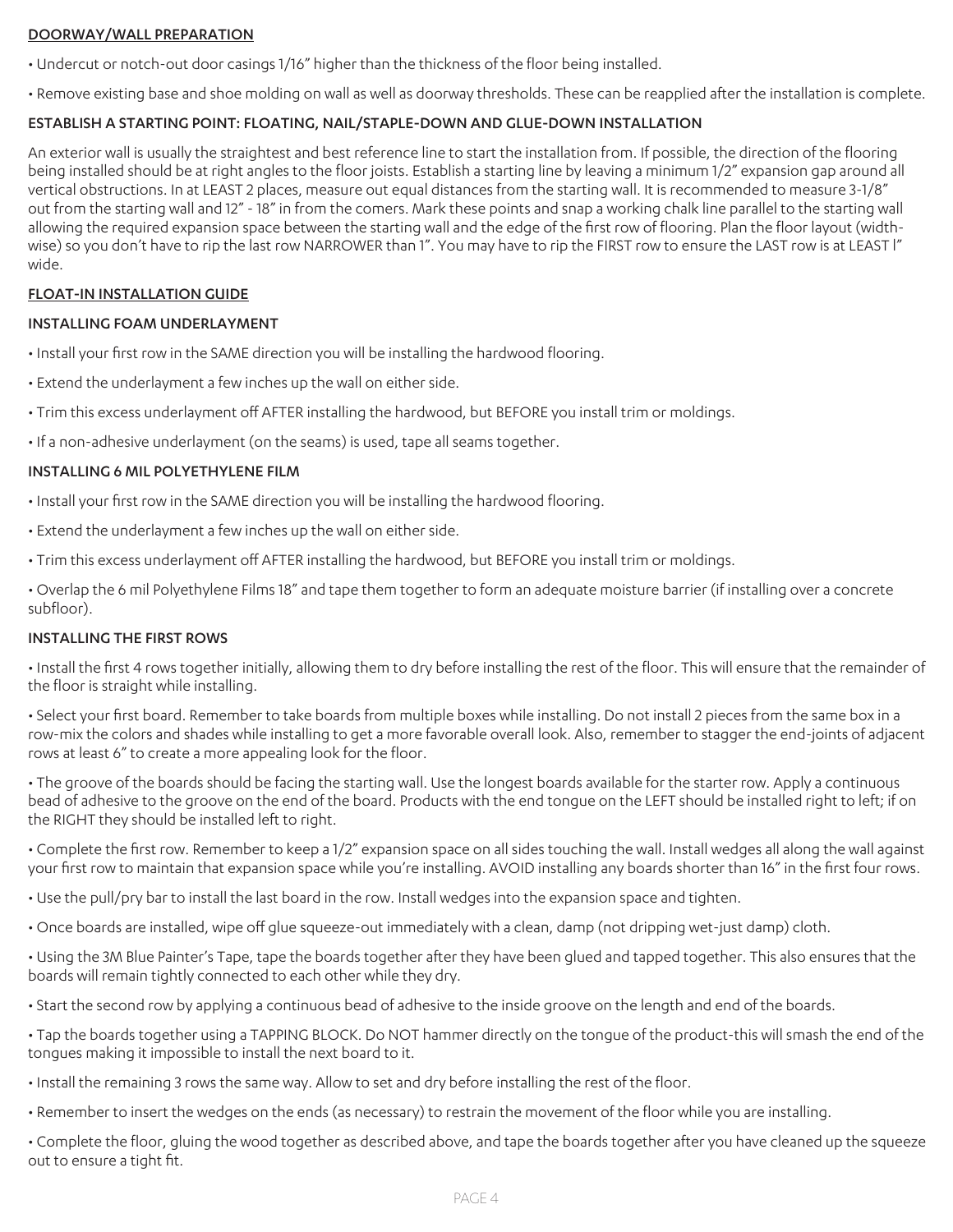• After you have finished and the floor is dry, remove all of the tape and clean the floor using a hardwood flooring cleaner.

• Trim all of the floating floor underlayment and install (or re-install) any trims or moldings as may be needed. Remember to nail the moldings into the WALL, NOT the FLOOR.

• Inspect the floor closely, filling in any gaps with a hardwood filler or matching putty.

• If further construction is necessary after the hardwood is installed, you can protect the installed floor by laying a quality rosin paper or other paper that allows the floor to breathe, taping it to the baseboards. NEVER use plastic, solid rubber, or polyethylene film to cover the installed floor since they both trap moisture and will damage the installed hardwood (creating cupping or swelling issues).

# STAPLE-DOWN INSTALLATION GUIDE

# INSTALLING VAPOR BARRIER

• Install 15 lb. Asphalt Saturated Felt Paper on the wood subfloor prior to installation; roll out the material in the same direction as the flooring will be installed; allowing the Felt Paper to extend 3"-4" up the walls.

• Position the Felt Paper so that the chalk line can be seen clearly (you may need to cut the Felt Paper back from the wall just enough to see it).

- Staple or tape at the comers to hold the Felt Paper in position.
- Overlap the Felt Paper by 1" and duct tape the seams.

NOTE: While 15 lb. Asphalt Saturated Felt Paper is an excellent vapor barrier, it is NOT considered a moisture barrier. If a moisture barrier is needed (if floating or nailing over concrete using the screed/sleeper system), a 6 mil polyethylene film is required-with the edges overlapped 18" and taped.

#### INSTALLING THE FIRST ROWS

• Make sure to use the straightest, longest boards available when installing the first two rows.

• Line up the tongue of the first row with the starting point chalk line. The groove of the boards should be facing the starting wall.

• Using a pneumatic brad nailer, face-nail the groove side of the boards (first row only) ½" from the edge at 6" intervals and l"-2" from each end; then at a 45° angle down through the nailing pocket on top of the tongue. Another option is to pre-drill the face-nail holes ½" from the groove edge of the first row, 1"-2" from each end, and at 6" intervals. Pre-drill at the same intervals at a 45° angle down through the nailing pocket on top of the tongue. Face-nail the groove side where it is pre-drilled. When the face-nailing is complete, blind-nail at a 45° angle using 4d or 6d nails. Countersink all nails to ensure the next boards install smoothly. Make sure to use a nail set to countersink the nails; failure to do so can damage the surface of the wood. Keep blind-nailing the following rows until the stapler can be used.

• As listed above in General Tips, distribute lengths, avoiding "H" patterns and other discernible patterns in adjacent runs. Stagger end joints of boards row to row a minimum of 10" for planks wider than 5" for better visual effects and structural stability on mechanically fastened installation.

• Make sure you are using the correct staple gun, adapter, fasteners, and PSI setting on the compressor.

• Practice installing on an extra piece of wood Check for any damage to the board (surface damage, tongue damage, etc.). Make any adjustments and corrections BEFORE you start installing the rest of the floor. Once you have made your adjustments, destroy the "practice" board.

REMINDER: Take boards from multiple boxes while installing. Do not install 2 pieces from the same box in a row - mix the colors and shades while installing to get a more favorable overall look. Also, remember to stagger the end-joints of adjacent rows at least 10" to create a more appealing look for the floor.

• Begin installing with several different rows at a time, securing each board with at least two fasteners. To avoid splitting the board, put the fasteners 3"-4" apart and 1"-2" from the ends. Make sure you press firmly together before fastening to eliminate gaps between the boards.

• The last one or two rows will need to be installed similar to the first two rows. They will need to be face-nailed where blind-nailing is not possible. Brad-nail or pre-drill and face-nail on the tongue side matching the nailing pattern used in the first row.

• The final row should be ripped to size and face-nailed. If it is less than 1" wide, it should be glued to the previous row BEFORE that row is installed and the two joined pieces should be face-nailed as one board.

# GLUE-DOWN INSTALLATION GUIDE

• Use only the proper adhesive.

• Make sure to use the appropriate trowel to get the correct coverage rate with the adhesive. It is recommended to use a V-Notch trowel with these dimensions when using a Urethane Adhesive: ¼" D x 3/16" W x 1/2" SP x 5/16" Foot. This trowel will leave the correct ridges of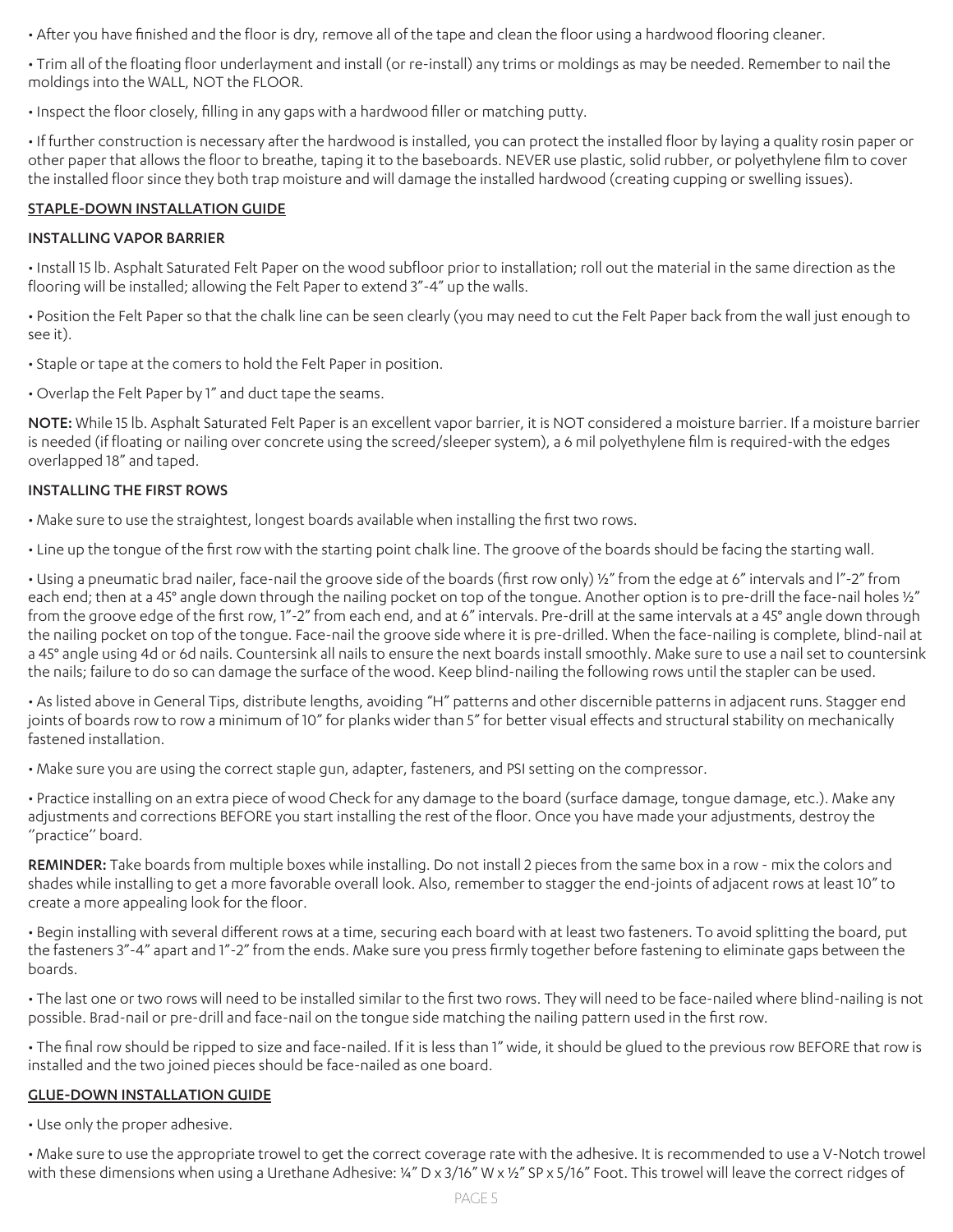adhesive on the floor (with very little adhesive between the ridges).

• Do not apply the adhesive if the room temperature or subfloor is colder than 65° F.

WARNING: Actual working time with adhesive varies depending on the environmental conditions of the structure. The manufacturer will not be responsible for improper application of adhesives.

NOTE: Urethane adhesive can sometimes be difficult to clean off if you do get some on top of the hardwood you are installing. Make sure to have a Urethane Adhesive Remover or Mineral Spirits and a Terry Cloth readily available to remove excess adhesive.

• Make sure to use the straightest, longest boards available when installing the first two rows.

REMINDER: Take boards from multiple boxes while installing. Do not install 2 pieces from the same box in a row; mix the colors and shades while installing to get a more favorable overall look. Also, remember to stagger the end-joints of adjacent rows at least 10" to create a more appealing look for the floor.

• Line up the groove of the first row with the starting point chalk line. The tongue of the boards should be facing the starting wall. Align and securely seat the first row in the adhesive-all additional rows will be pushed back to this row. It must be straight!

• When installing individual pieces, connect the end-joints first as close to the long tongue and groove as possible. Then slide (push) the long tongue and groove together as tightly as possible. Try to avoid sliding the pieces through the adhesive as much as possible-this will help negate memory pull-back (boards pulling apart once they are in position) and adhesive bleed-through (excess adhesive squeezing out vertically through the joints). You may need to use a scrap piece of the same product as a tapping block to help align the product.

• If the first row needs help staying in place, you can nail a board (using 1" concrete nails) on the dry side of your starting chalk line to stabilize it.

• Double check the edges and ends of your installed planks-they should all have a tight fit.

• Remember to stagger the end-joints of adjacent rows at least 6" to create a more appealing look for the floor.

• Be sure not to spread your adhesive too far ahead of your work area! If the adhesive skins over and starts to dry, preventing a proper bond between the floor and the wood, remove the old and spread new adhesive. You must have adequate adhesive transfer to ensure the floor will be installed correctly. You can double check the holding strength of the adhesive by occasionally lifting a board and checking the transfer of the adhesive.

• Once the boards are tightly fitted together, use the 3M 2090 Blue Painter's Tape to hold the planks together while the adhesive dries. Make sure to clean any urethane adhesive off of the surface of the wood with mineral spirits or urethane adhesive remover BEFORE you apply the tape! If the adhesive dries on the surface of the wood it is VERY difficult to remove. After the installation is complete, remove all of the Blue Painter's Tape from the surface of the flooring. Remove the tape within 24 hours.

NOTE: Do not use Masking Tape! Masking tape leaves a sticky residue on the surface of the wood which is very difficult to remove.

• Continue with this method while installing the rest of the floor. Rip the final boards in last row to fit and allow at least ½" of expansion space.

• After all excess adhesive and tape are removed; thoroughly clean the floor using a hardwood cleaner.

• Re-install any moldings, door trim, end caps, etc. to complete the job. Make sure to nail any moldings into the wall-do not nail molding into the floor!

• To prevent surface damage to the floor avoid rolling heavy appliances and furniture across it. Use cardboard, plywood, or airlifts if possible.

• If further construction is necessary after the hardwood is installed, you can protect the installed floor by laying a quality rosin paper or other paper that allows the floor to breathe, taping it to the baseboards. NEVER use plastic, solid rubber, or polyethylene film to cover the installed floor since they both trap moisture and will damage the installed hardwood (creating cupping or swelling issues).

#### PIPES, FLOOR VENTS AND OTHER OBJECTS

Each case is unique, the general rule is to carefully measure before you cut and remember to leave the 1/2" expansion space. Expansion space will be covered with pipe rings or molding when the installation is completed.

#### MOLDINGS & FLOOR VENTS

If your room is more than 27' x 35' wide you will need to allow for an expansion joint. Expansion joints use T-molding and can be positioned in any inconspicuous place.

Complete the installation by allowing the tongue and groove adhesive to dry as specified on the bottle, remove the expansion shims and install floor vents, transition molding and wall molding as needed. See your dealer/distributor for available products.